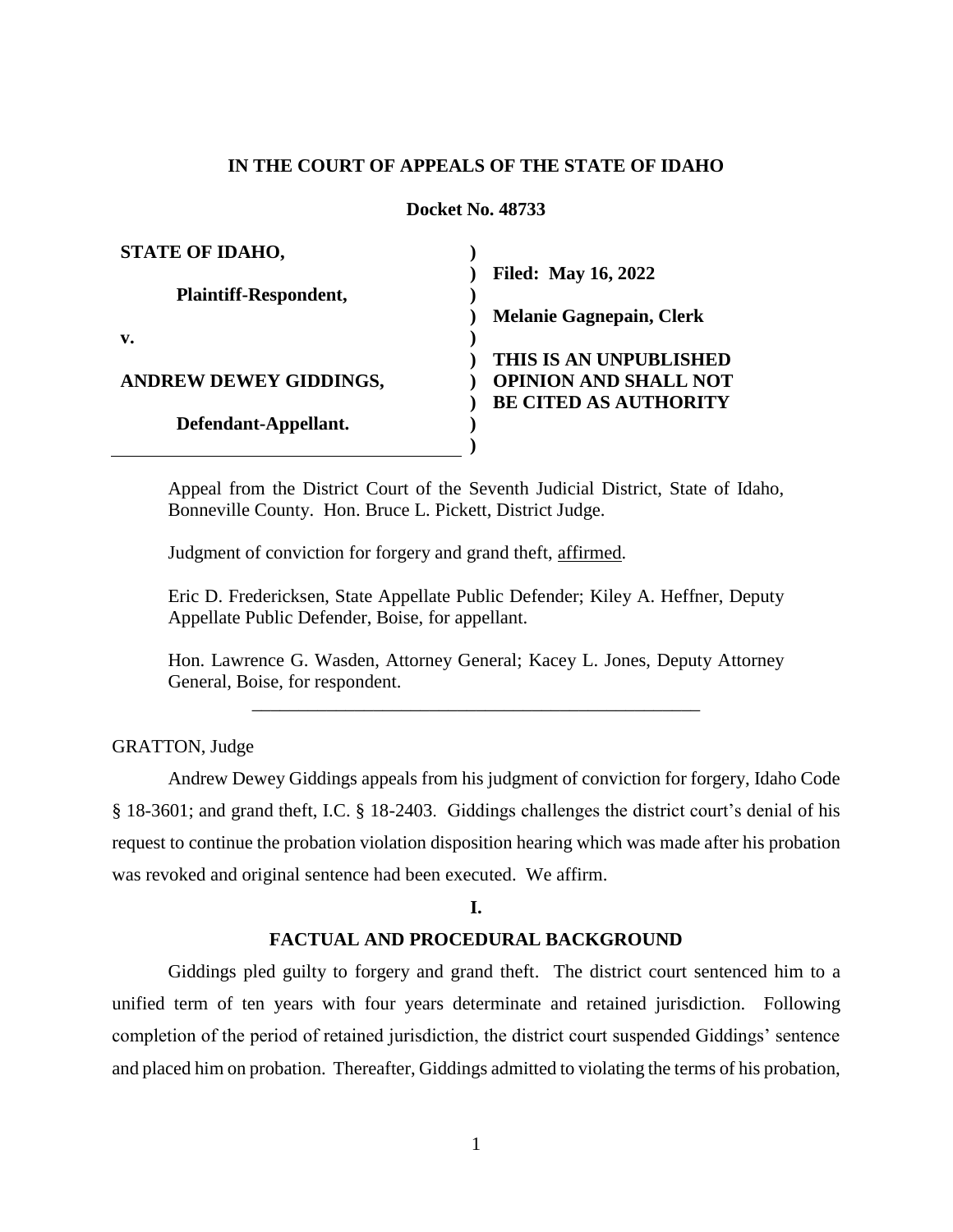and the district court ordered another period of retained jurisdiction, after which the court again suspended his sentence and placed him on probation.

The State filed a second motion for probation violation, alleging Giddings violated the terms of his probation by continuing to use drugs and failing to report for treatment. Giddings initially denied the allegations and the matter was set for an evidentiary hearing. The evidentiary hearing never occurred because Giddings requested to go directly to disposition during a status conference. At the hearing, Giddings first admitted the probation violations and then the district court proceeded to disposition. Ultimately, the district court revoked Giddings' probation and executed the underlying sentence. The district court then advised Giddings of his appellate rights and inquired if there were further matters. Giddings addressed the district court and expressed confusion regarding the ability to discuss the matter with his lawyer and the purpose of the hearing. A discussion ensued and Giddings requested a continuance which the district court denied.

Giddings timely appeals, arguing that the district court abused its discretion when it denied the request to continue.

# **II.**

#### **ANALYSIS**

The decision to grant a motion for a continuance rests within the sound discretion of the trial court. *State v. Ransom*, 124 Idaho 703, 706, 864 P.2d 149, 152 (1993). When a trial court's discretionary decision is reviewed on appeal, the appellate court conducts a multi-tiered inquiry to determine whether the trial court: (1) correctly perceived the issue as one of discretion; (2) acted within the boundaries of such discretion; (3) acted consistently with any legal standards applicable to the specific choices before it; and (4) reached its decision by an exercise of reason. *State v. Herrera*, 164 Idaho 261, 270, 429 P.3d 149, 158 (2018).

Giddings argues that the district court abused its discretion when it denied his request for a continuance. Giddings contends that a comment made by the district court at the conclusion of the discussion in which Giddings requested a continuance indicates that the district court did not believe it still had jurisdiction and, therefore, lacked discretion to entertain the motion. At the conclusion of the status conference the following exchange occurred:

| <b>COURT:</b> | Anything else?     |
|---------------|--------------------|
| DEFENDANT:    | Your Honor?        |
| <b>COURT:</b> | Yes, Mr. Giddings. |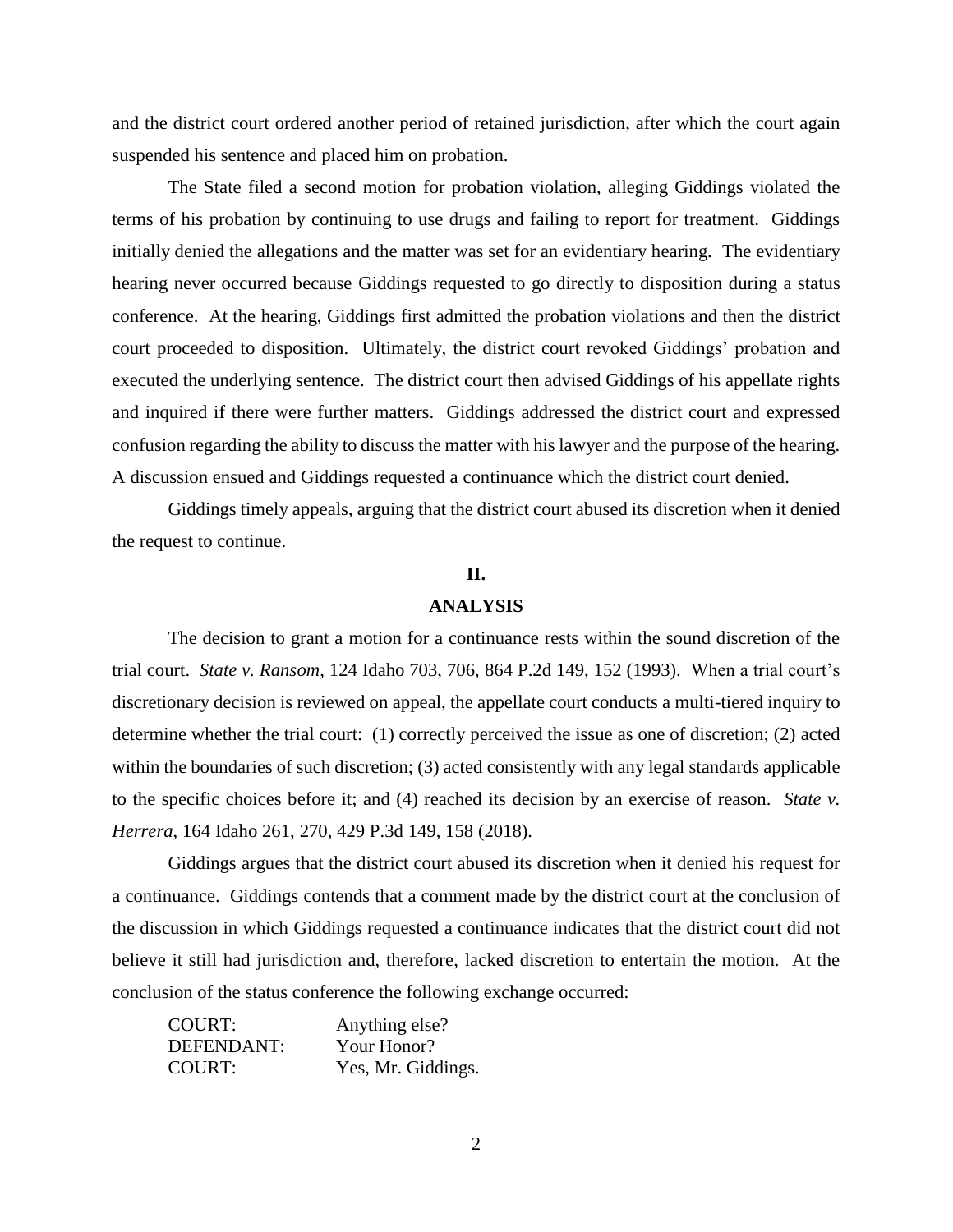| DEFENDANT:       | I guess I don't understand what--the discussion that I had<br>with [my counsel], I didn't understand what we were doing                                                                                                                                                                                                                                                                                                                                                                                                                                         |
|------------------|-----------------------------------------------------------------------------------------------------------------------------------------------------------------------------------------------------------------------------------------------------------------------------------------------------------------------------------------------------------------------------------------------------------------------------------------------------------------------------------------------------------------------------------------------------------------|
| <b>COURT:</b>    | today.<br>$-$ sir?                                                                                                                                                                                                                                                                                                                                                                                                                                                                                                                                              |
| DEFENDANT:       | I thought I was going to have ample opportunity to speak<br>with him before we make any more decisions based on this<br>case. I didn't know what we were doing. And I--I haven't<br>even talked to him about what it means to admit.<br>I guess this was a status conference. I didn't know that it<br>was--I guess I'm confused right now on what the purpose of<br>this hearing was.                                                                                                                                                                          |
| <b>COURT:</b>    | Well, we've had an admit/deny hearing in this matter,<br>Mr. Giddings, where the Court went over your rights. You<br>denied those twice. There was then an indication there was<br>going to be a disposition hearing, and at such, the Court<br>indicated that.<br>There was an oversight where we did not do the admissions<br>and, like I said, so we went back and did the admissions. The<br>Court had reviewed those rights before. And then we<br>proceeded to disposition.<br>So, if you wish to appeal, you can. You have 42 days in<br>which to do so. |
| DEFENDANT:       | But--                                                                                                                                                                                                                                                                                                                                                                                                                                                                                                                                                           |
| <b>COURT:</b>    | The Court has imposed the original sentence, given you<br>credit for the time that you have served.                                                                                                                                                                                                                                                                                                                                                                                                                                                             |
| DEFENDANT:       | But--I'm sorry. Mr. [attorney] I thought we were going to<br>speak more about this after court today.                                                                                                                                                                                                                                                                                                                                                                                                                                                           |
| <b>ATTORNEY:</b> | Mr. Giddings, if you like, you can make an appointment with<br>me. I don't want--                                                                                                                                                                                                                                                                                                                                                                                                                                                                               |
| DEFENDANT:       | $So-$                                                                                                                                                                                                                                                                                                                                                                                                                                                                                                                                                           |
| <b>ATTORNEY:</b> | -- to discuss our previous discussion in open court here.<br>Okay?                                                                                                                                                                                                                                                                                                                                                                                                                                                                                              |
| DEFENDANT:       | Okay.                                                                                                                                                                                                                                                                                                                                                                                                                                                                                                                                                           |
| <b>ATTORNEY:</b> | So if you would like to make an appointment with me, do so,<br>but you have the right to appeal. That is 42 days, as the Court<br>has ordered, so that time frame starts effective tomorrow.                                                                                                                                                                                                                                                                                                                                                                    |
| DEFENDANT:       | Well, now can we just continue this court--can we just<br>continue this court date out, because I guess I was very<br>confused on what we're doing right now.                                                                                                                                                                                                                                                                                                                                                                                                   |
| <b>COURT:</b>    | Where at this point, the Court has imposed the original<br>then the Department of Corrections<br>sentence,<br>has<br>jurisdiction. That will be the order of the court. We'll be in<br>recess on this matter. You may be excused, Mr. Giddings.<br>Thank you, sir.                                                                                                                                                                                                                                                                                              |

Giddings argues that the district court's statement "Where at this point, the Court has imposed the original sentence, then the Department of Corrections has jurisdiction" indicates that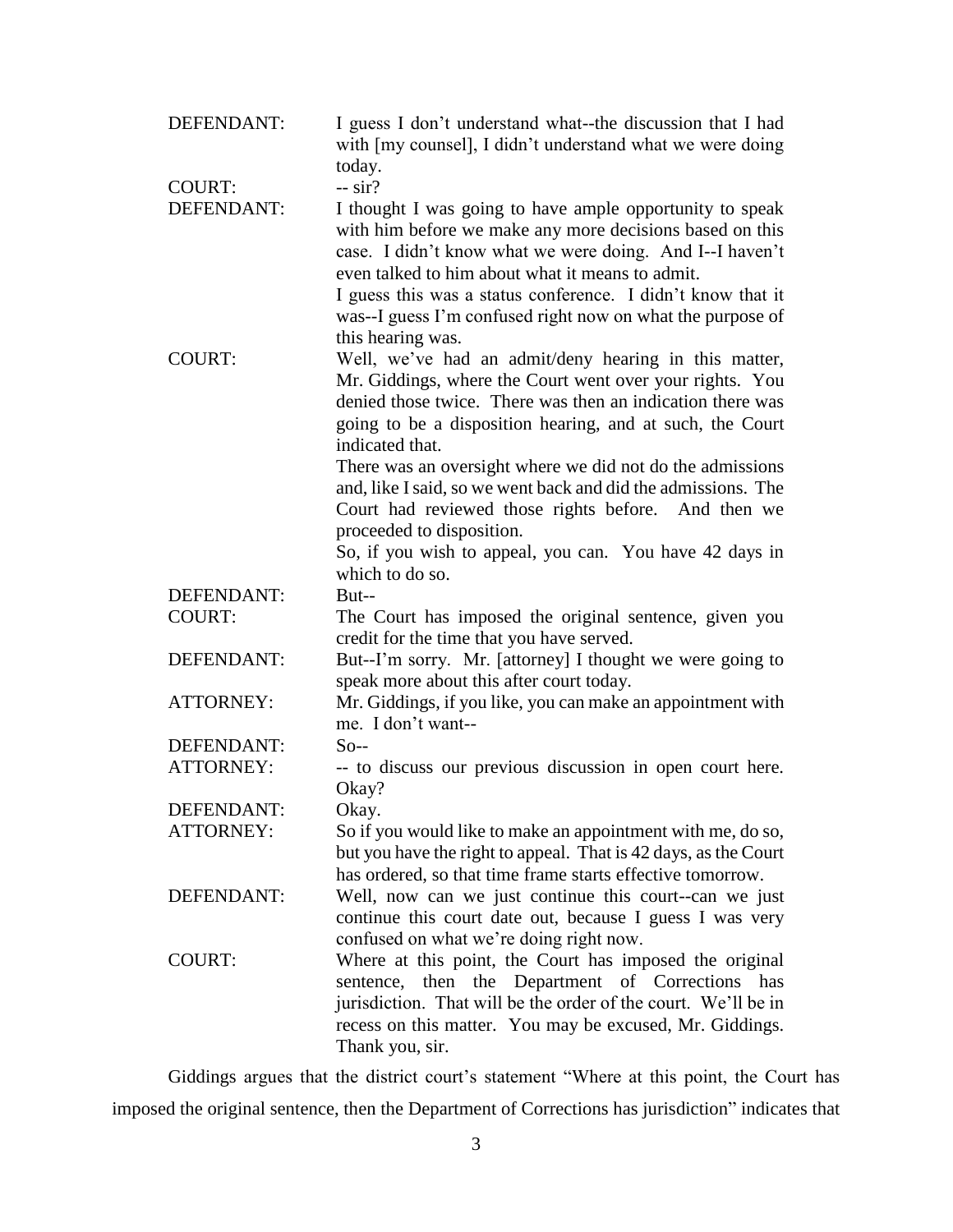the district court did not believe it could continue the matter. Giddings points out that prior case law establishes that the district court retains jurisdiction until the Idaho Department of Correction (IDOC) takes physical custody of the defendant. Thus, the district court failed to realize that it still had jurisdiction and, therefore, the discretion to continue the hearing since IDOC had not yet taken physical custody of Giddings. The State acknowledges that a district court retains jurisdiction until the defendant is placed in the physical custody of IDOC. *State v. Williams*, 126 Idaho 39, 43, 878 P.2d 213, 217 (Ct. App. 1994). The State does not dispute that Giddings was not yet in the physical custody of IDOC at the time he requested a continuance. Consequently, the district court still had jurisdiction and the discretion to grant or deny Giddings' request.<sup>1</sup>

Assuming, arguendo, that the comment demonstrates the district court failed to recognize its authority, then the district court abused its discretion under the first prong of the abuse of discretion standard. However, Giddings has failed to demonstrate that any harm occurred from any such abuse of discretion and furthermore, failed to show prejudice from the denial of his continuance.

Idaho Criminal Rule 52 provides that "any error, defect, irregularity or variance that does not affect substantial rights must be disregarded." The Idaho Supreme Court has said that the I.C.R. 52 standard is equivalent to the ordinary harmless error analysis: "If a substantial right is not affected, an abuse of discretion may be deemed harmless." *State v. Parker*, 157 Idaho 132, 140, 334 P.3d 806, 814 (2014) (internal citations and quotations omitted). "In the context of a motion for a continuance, an appellant must show that his or her substantial rights were prejudiced by reason of the denial of a motion for continuance." *State v. Thorngren*, 149 Idaho 729, 736, 240 P.3d 575, 582 (2010).

The State points out the district court had already pronounced its disposition prior to Giddings' request to continue. Moreover, the State argues Giddings neither filed a motion to reconsider nor argued his request for a continuance should be interpreted as such. With this in mind, the State contends there was nothing left for the district court to continue and the refusal to continue was harmless. We agree.

 $\overline{a}$ 

<sup>1</sup> The State argues that Giddings' claim is moot. Giddings' claim is not moot, since the district court had the discretion to grant or deny Giddings' request, there remained a legally cognizable interest. *See State v. Long*, 153 Idaho 168, 170, 280 P.3d 195, 197 (Ct. App. 2012).